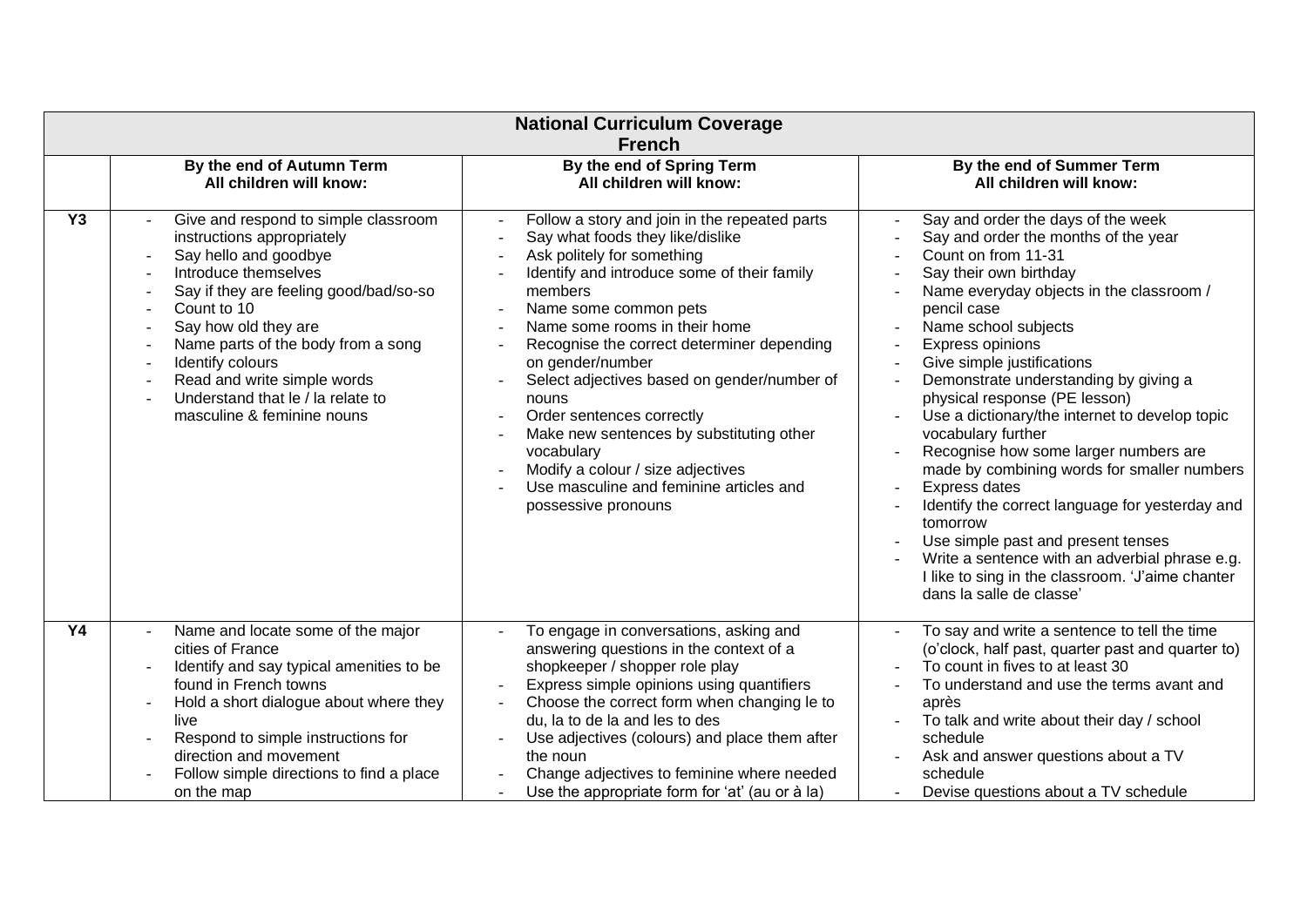|                | Us 'Je' and 'Tu' correctly in a simple<br>sentence and subject/verb agreement<br>for all parts of the verb 'to go'<br>Say and order multiples of ten<br>Count with confidence to 100 and do<br>simple calculations<br>Ask and give a simple address in<br>French<br>Locate the correct part of a bilingual<br>dictionary to translate from French-<br>English or vice versa                                                                                                                                                                                | Use an English/French dictionary to translate<br>from English to French<br>Asking and expressing how much something<br>costs<br>Combine two simple sentences to form a<br>compound sentence<br>Use pronouns to replace the name of an<br>animal and talk about them in the past tense<br>(200)<br>To know countries in the world where French<br>is spoken and locate them on a map<br>Understand that because a continent is always<br>feminine the preposition 'en' is always used<br>for 'in'<br>Use the correct masculine/feminine preposition<br>for difference countries                                                              | To know the seasons and basic weather<br>phrases in French, and how this will be<br>different in different francophone countries<br>To talk about holidays and hobbies,<br>expressing opinions and preferences<br>Explain how they would travel and what things<br>$\omega$<br>they would need to take with them<br>To use third person plural conjugation of a<br>verb<br>To use the correct possessive adjectives                                                                                                                                                                                                                                                                                                                                            |
|----------------|------------------------------------------------------------------------------------------------------------------------------------------------------------------------------------------------------------------------------------------------------------------------------------------------------------------------------------------------------------------------------------------------------------------------------------------------------------------------------------------------------------------------------------------------------------|---------------------------------------------------------------------------------------------------------------------------------------------------------------------------------------------------------------------------------------------------------------------------------------------------------------------------------------------------------------------------------------------------------------------------------------------------------------------------------------------------------------------------------------------------------------------------------------------------------------------------------------------|----------------------------------------------------------------------------------------------------------------------------------------------------------------------------------------------------------------------------------------------------------------------------------------------------------------------------------------------------------------------------------------------------------------------------------------------------------------------------------------------------------------------------------------------------------------------------------------------------------------------------------------------------------------------------------------------------------------------------------------------------------------|
| Y <sub>5</sub> | Name professions<br>Say what they would like to do as a job<br>using the simple future tense<br>Name some parts of the body (facial<br>descriptions), placing adjectives<br>correctly<br>Making noun / adjective combinations<br>'agree' according to gender and number<br>Present information about themselves,<br>physical description and personality<br>traits<br>Describe outfits, fashion and style<br>Extend descriptions using conjunctions<br>and further adjectives<br>To ask for help and give medical advice<br>(context of doctor - J'ai mal) | Order food and drink at a café<br>Read shop signs and times<br>Say what foods they like / dislike, giving<br>justifications<br>Understand and follow a simple recipe<br>(sequence a recipe if practical lesson not<br>appropriate)<br>Use correct masculine or feminine form of<br>adjectives<br>Use correct masculine or feminine form for<br>'some'<br>Introduce family members, differentiating<br>between first and third person possessive<br>adjectives, pronouns and verbs<br>Give opinions on animals with extended<br>justifications using appropriate conjunctions<br>Say what sort of home they live in and name<br>items inside | Use prepositions to describe objects in the<br>classroom<br>Name school subjects<br>Give opinions on school subjects with<br>extended justifications using appropriate<br>conjunctions<br>Name 2d shapes in French<br>To use multiples of 10 up to 2000<br>To apply previous skills and knowledge of<br>numbers and dates, extending this to talk<br>about key events in French history<br>Give dates of birth, using the past tense<br>Use the pronouns 'il', 'ils', 'elle' and 'elles' to<br>replace people's names.<br>Give the year that some key historical events<br>happened in France<br>Construct a past tense sentence with the<br>passé compose, changing the past participle<br>of the main verb to agree with number and<br>gender of the subject |